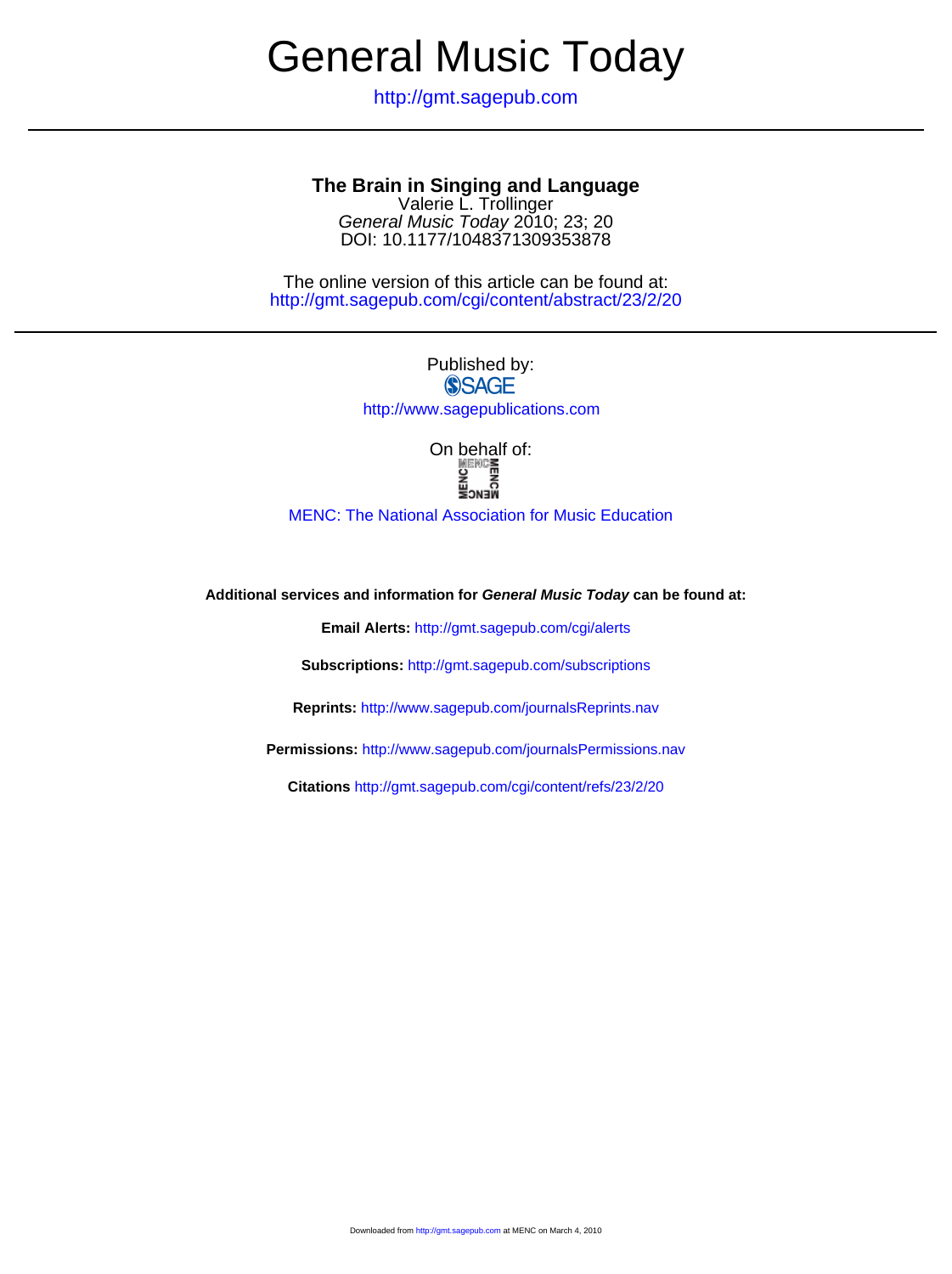## **The Brain in Singing and Language**

**Valerie L. Trollinger1**

### **Abstract**



General Music Today 23(2) 20–23 © 2010 MENC: The National Association for Music Education DOI: 10.1177/1048371309353878 http://gmt.sagepub.com

This article summarizes currently available brain research concerning relationships between singing and language development. Although this is a new field of investigation, there are findings that are applicable to general music teaching classroom. These findings are presented along with suggestions about how to apply them to teaching music.

#### **Keywords:**

singing; brain; language; bilingualism

For many years, scientists have investigated how the brain responds to music. The purpose of this article is to familiarize you with current research concerning how the brain works while processing and producing singing and language. The research in these areas is very recent and diverse, often leading to questions rather than definitive answers. However, there is enough information available now that can be helpful to music teachers. Unless otherwise identified, research cited in this article can be found in several compendiums: A. D. Patel's (2008) *Music, Language and the Brain*; S. Mithen's (2006) *The Singing Neanderthals*; and I. Peretz and R. Zatorre's (2005) *Brain Organization for Music Processing*.

The study of language in relationship to music perception shows strong relationships between musical perception and processing with language. Most of the research indicates that language processors in our brains also help us process harmony in musical relationships (Patel, 2008). Two language areas, Broca's Area (generally associated with processing grammar for languages) and Wernicke's Area (generally associated with vocabulary), are also engaged in musical processing and, in some cases, musical performance. These areas can be seen in Figure 1.

Most imaging research about the brain and music involves studies of instrumentalists, instrumental training, and musical development that shows a great amount of activity in Broca's area when processing musical melody, processing rhythm, and performing on an instrument. These findings have led many brain researchers to conclude that instrumental musical training, musical perception and processing, and language are strongly connected. More imaging research is available concerning the brain and language processing, which includes research about the importance of tone color in language. Currently, investigators are studying how language and singing share processing strategies in the brain.



**Figure 1.** Temporal Lobe (Blue), Wernicke's and Broca's Areas of the Left Hemisphere

This article will present current information from these areas of research that yield helpful implications for music education. Each section is followed with "Applications for Music Teachers" to provide practical applications of the research. These applications may help the brain develop more neural connections between singing and language. Development of these stronger connections will help the brain work more efficiently and effectively and may enhance overall learning and provide some cognitive advantages in linguistic and musical processing. However, these activities may not contribute to an overall increase in intelligence.

1 Kutztown University of Pennsylvania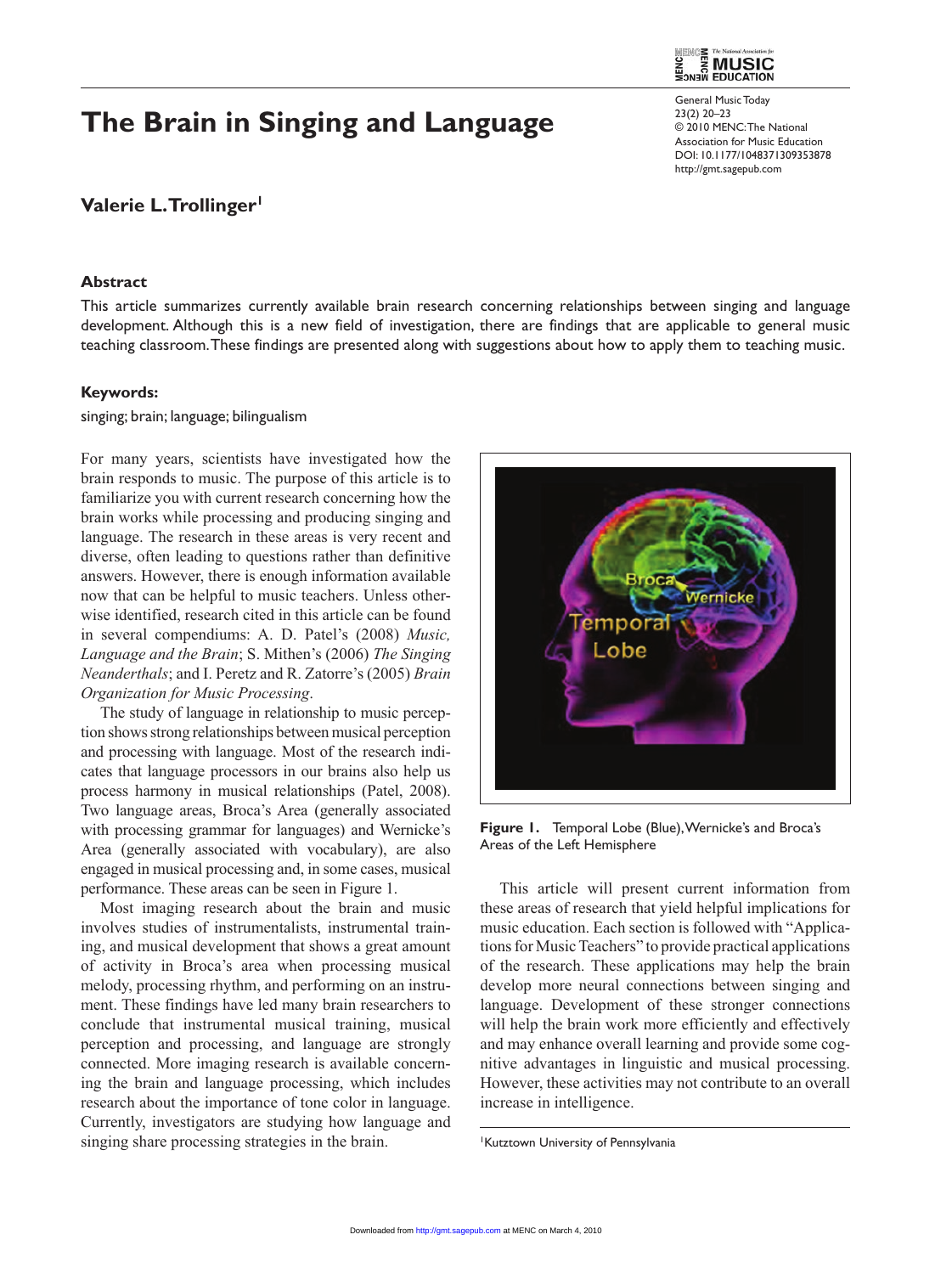## **The Brain and Singing**

Singing activates the whole brain, but certain parts of it are more engaged when learning particular aspects of a song. For example, when the singer concentrates on learning the words of a song, the temporal region in the left side of the brain, where Broca's and Wernicke's areas are located, is more engaged, but when learning the melody, the right side is more engaged. For teachers, this finding illustrates why music teachers often teach the melody first on a neutral syllable, but then when adding the words, the melody often suffers.

Singing appears to have a positive effect on language development, speech, and comprehension. The brain behaves similarly when one is either reading out loud or singing. An interesting study by the German researchers Jentschke and Koelsch (2009) found that highly trained boy singers had an advantage in their language perception skills concerning grammar and comprehension. Two possible hypotheses emerge: (a) that singing may be a highly evolved skill that would be represented more complexly in the brain or (b) that singing is a fundamental skill and may be a precursor to language learning, as proposed by the eminent researcher Isabelle Peretz (see Peretz, Gagnon, Hébert, & Macoir, 2004).

## *Applications for Music Teachers*

This research suggests that either the words are clearly learned before melody is added or that the melody is well learned before the words are added. In general music classes, addressing the melody on a neutral syllable first may be more helpful when learning a song, especially if the melody is complex. When the melody is learned, then adding simple repeated word phrases in the song would be a good second step. For example, in the song "Michael Row the Boat Ashore," having the children master the "Alleluia" lines will be easier. Finally, after the melody is secure and the repeated words or phrases are solid, adding the words to the more complex melodies will be an efficient last step before singing the entire song. Time limitations in choral rehearsals require directors to teach songs efficiently. Applying these strategies to teach parts of the songs with either difficult melodies or difficult words may be helpful.

Students may be able to create a song out of the tonal characteristics of words in an expressive reading. For example, if they were to speak—with meaning—"I feel tired today" and trace the tonal melody of the sentence (perhaps repeated several times for emphasis), they may be able to compose a simple song that expresses their tiredness melodically rather than verbally. The same can be done for songs about animals by deriving melody from animal voice sounds. These kinds of activities move from verbal to musical representations, which may aid the development of pitch and melodic sensitivity.

## **The Brain and Language**

All languages follow the same sequence of development, starting with babbling and moving to the use of words and sentences (Oller, Eilers, Urbano, & Cobo-Lewis, 1997). Brain imaging studies of babbling infants and children show that Broca's area is more strongly activated when developing grammatical representations of language, while Wernicke's area is more activated when learning and categorizing vocabulary. The pathway between the two areas strengthens with practice to aid comprehension and speech. It is possible to hypothesize that the whole language process of instruction still used in some public schools follows the same function and sequence—children learn the structure of language and then deposit the vocabulary as words are learned. Musically, the immersion approach of teaching songs works the same way: the more the children hear the songs, the more they will imprint the melody and words in their memories.

Speaking more than one language may help children better understand music. Research in bilingualism indicates the brain maps all languages in an overlapping manner in both Broca's and Wernicke's area, drawing upon similarities among languages (Bialystok, Majumder, & Martin, 2003).

Young bilingual children have some advantages in pitch perception, but that advantage seems to disappear by the age of 7 years. The age that the second language is learned is not as important as how well the language is learned. The relationship between the languages also helps one learn another related language. For example, someone who speaks Latin will have little difficulty learning Spanish and Italian. The same cannot be said for someone whose native language is German and is learning to speak Mandarin.

In terms of musical understanding, it would make sense that the brain would process musical structure in much the same way it processes a language. Like language, the more one is familiar with the music, the easier it is to process. Processing unfamiliar music could be confusing, such as in music of a different culture that is different tonally and rhythmically from one's own native music.

## *Applications for Music Teachers*

This research shows that musical engagement can help students develop language processing skills. Strategies include emphasizing the words in a song or using new vocabulary. For example, when teaching chants, emphasizing the words is important, but to help build stronger brain connections, adding a very simple melody after the chant is learned will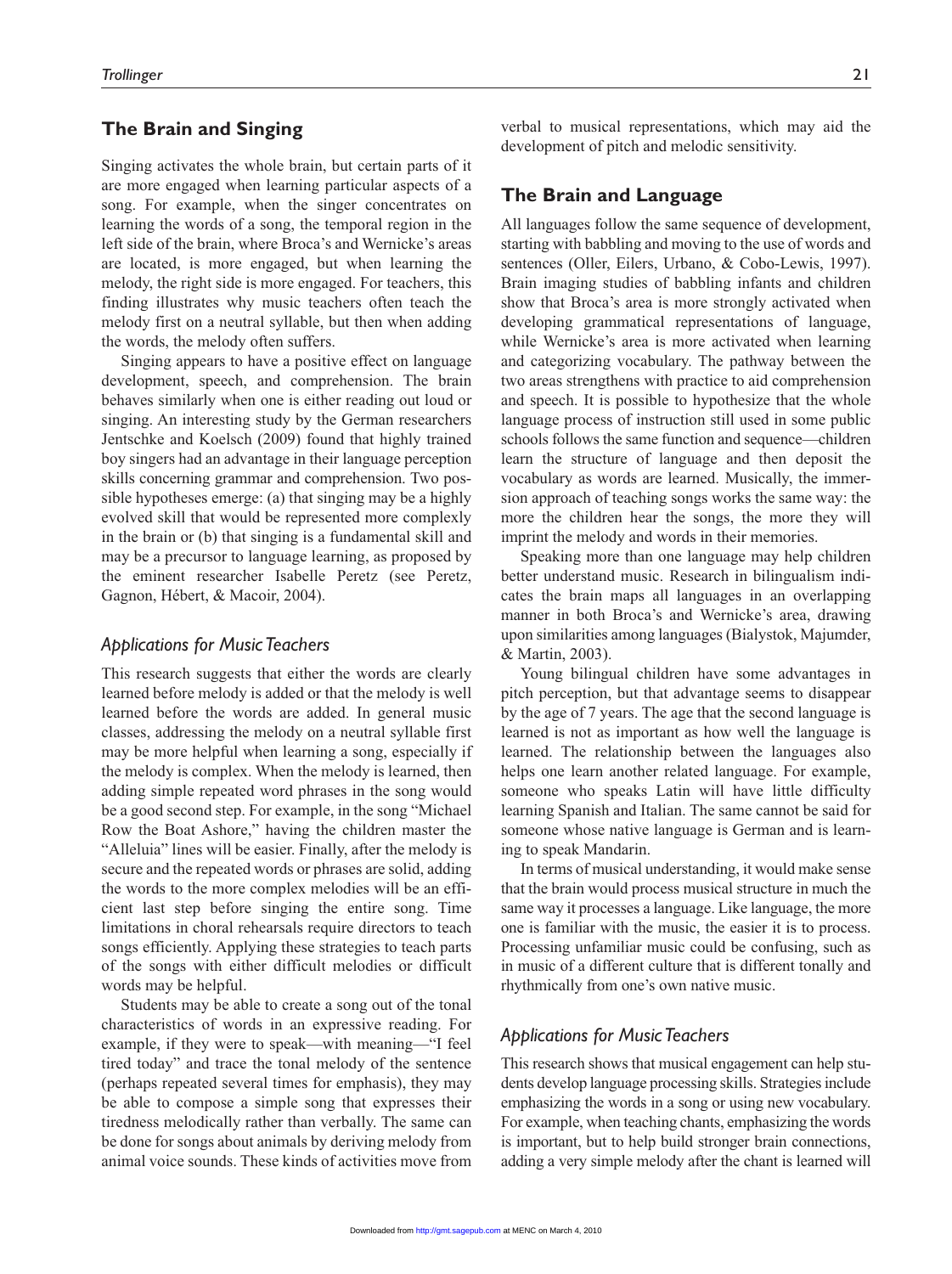be helpful. When teaching songs where the melody is more complex, you can accommodate brain processing by teaching the melody on a neutral syllable first and then add verbal phrases that repeat rather than try to teach all the words in one lesson.

If children sing vocabulary lists, paragraphs from reading assignments, or poems in a recitative style, this may help develop comprehension, vocabulary, and grammatical understanding. Music teachers can have students sing passages out of their textbooks—but make sure this practice doesn't turn into a single note drone for vocal health reasons. Adding a simple melody or engaging in a call and response activity as a part of improvising on words in a textbook or a poem could be quite fun and will definitely engage more areas of the brain to help language development.

Children can also be encouraged to create their own special languages as a class or create their own words for specific items or directions. This can be most easily done by creating anagrams out of words they already know, like changing the word *opossum* to *supomos* to mean the same thing. Adding a tonal component, such as having the first part of the word higher than the second part, may indicate a female opossum, but the reverse (lower to higher relationship) could indicate a male opossum. Allowing children to experiment with language can help develop more sensitivity to melodic and pitch aspects of sound important for both music and language development.

## **Importance of Tone Color in the Brain, Language, and Singing**

Tone color helps our brains decode the relevancy of words and sounds. Vocal tone color provides an identifiable characteristic that helps us identify voices. Children pay particular attention to the vocal timbre of vocal models when learning to speak: they closely watch faces and mouths as well as listen. Children learn to tell the difference between timbres of meaningful speech and nonmeaningful sounds that affect how the sounds are processed. Since the primary language center of the brain is located in the left temporal area, sounds that are perceived as not important are generally processed in the right side of the brain. Paying attention to vocal timbre also affects which regional accents are learned. Accents also affect pronunciation of words in nonnative languages because the words may lack some tone color nuances and add others that indicate the speaker is not native. For example, a young girl adopted from Russia at the age of 4 may learn English more readily but will still retain some timbre characteristics of her native Russian language that will still identify her as a nonnative English speaker. For older children and adults, the tone color differences may be more pronounced. Tone color is important in processing musical sounds, especially when teaching singing. For example, if the music teacher is British and teaches an American folksong with a strong British accent, then the American children may learn to sing the song with a British accent, too.

Students also imitate a teacher's vocal timbre. For example, if a female teacher sings or speaks too low for her voice in an unhealthy manner, children may imitate the tense sound because they think it is important to do so, especially in singing.

## *Applications for Music Teachers*

Music teachers are encouraged to model good singing habits and enunciate the words of songs. By attending to vocal tone colors, children identify what is important and what is not important in speech and song, which trains their brains to imprint these cues. For teachers who teach American songs but with a clear accent of a different country, the accent may accidentally mask the tone color characteristics the children need to hear, or conversely the children may learn the songs with the accent.

## **Shared Connections Between Singing, Language, and Tone Color**

With young children, there is a connection between singing in tune and vocal use with language (Mang, 2006; Trollinger, 2003, 2004). Children who speak both Chinese and English are at an advantage in singing in tune and using their voices healthfully. In these studies, the connections lie between the use of tonal (languages that include linguistic meaning based on where the words are pitched) and nontonal (languages that don't include pitch as part of a word's linguistic meaning) languages. Research concerning use of two nontonal languages (such as English and Spanish) are currently in progress.

Children who only spoke English showed that a wider speech range in spontaneous speech was a stronger predictor of pitch-matching accuracy. However, these monolingual English-speaking children also showed more vocal misuse behaviors (Trollinger, 2003). Another area of interest is vocal use in singing within vocal cultures. Perhaps connections between brain, language, tone color, and singing will be represented differently on the brain when one sings in a language or style that is not of one's native language.

## *Applications for Music Teachers*

Having students learn words in a new language can also be useful in helping them develop pitch sensitivity. Tonal languages may be more helpful in this endeavor. For example, having an authentic Chinese speaker teach your